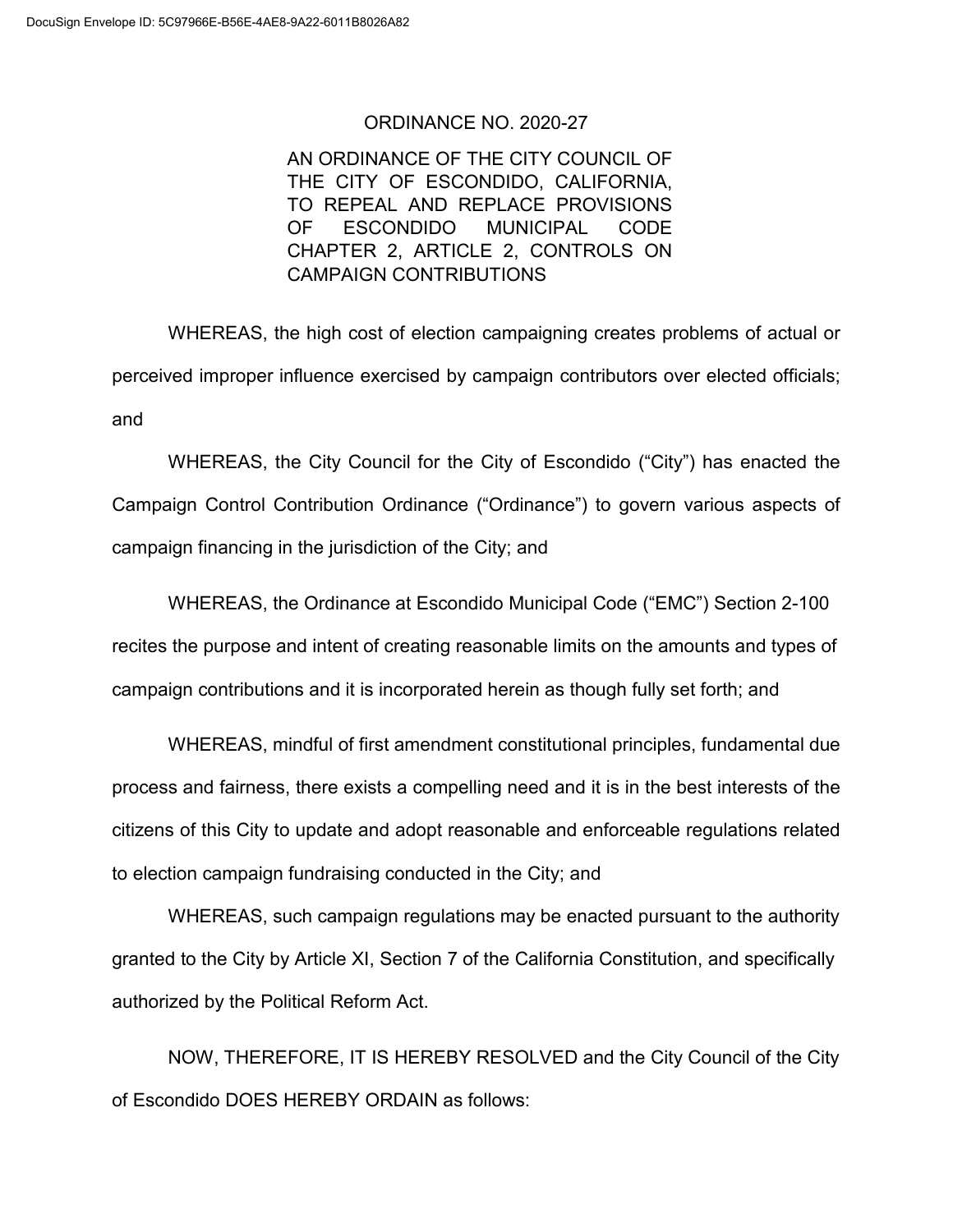SECTION 1. The foregoing recitals are true and correct.

SECTION 2. That EMC Chapter 2, Administration, Article 7, Controls on

Campaign Contributions, Section 2-102 shall be repealed and replaced as follows:

## **Section 2-102. Definitions.**

As used in this article, the listed words or phrases shall be defined as follows:

(1) *Candidate* shall mean any individual who is listed on the ballot or who has begun to circulate nominating petitions or authorized others to circulate petitions in his or her behalf, for nomination for or election to any elective city office, or who receives a contribution or makes an expenditure or gives his or her consent for any other person to receive a contribution with a view to bringing about his or her nomination or election to any city office, whether or not the specific elective office for which nomination or election may be sought is known at the time the contribution is received or the expenditure is made and whether or not candidacy has been announced or a declaration of candidacy filed at such time. "Candidate" also includes any holder of any city office who is the subject of a recall election.

(2) *City office* shall mean the offices of mayor, councilmember and treasurer of the City of Escondido.

(3) *Committee* shall be defined as the definition found in Government Code Section 82013, contained within the Political Reform Act, and any related provisions in the California Code of Regulations.

(4) *Contribution* shall be defined as the definition found in Government Code Section 82015, contained within the Political Reform Act, and any related provisions in the California Code of Regulations.

(5) *Controlled committee* shall mean a committee which is controlled directly or indirectly by a candidate or which acts jointly with a candidate or controlled committee in connection with the making of expenditures. A candidate controls a committee if he or she, his or her agent or any other committee he or she controls has a significant influence on the actions or decisions of the committee.

(6) *Election* shall mean any primary, general or special election held in the City of Escondido, including the candidate election portion of a consolidated recall election. The primary and general or special elections are separate elections for purposes of this article.

(7) *Enforcement authority* shall mean the officer, agent or organization designated by action of the city council to enforce the provisions of this article. Nothing in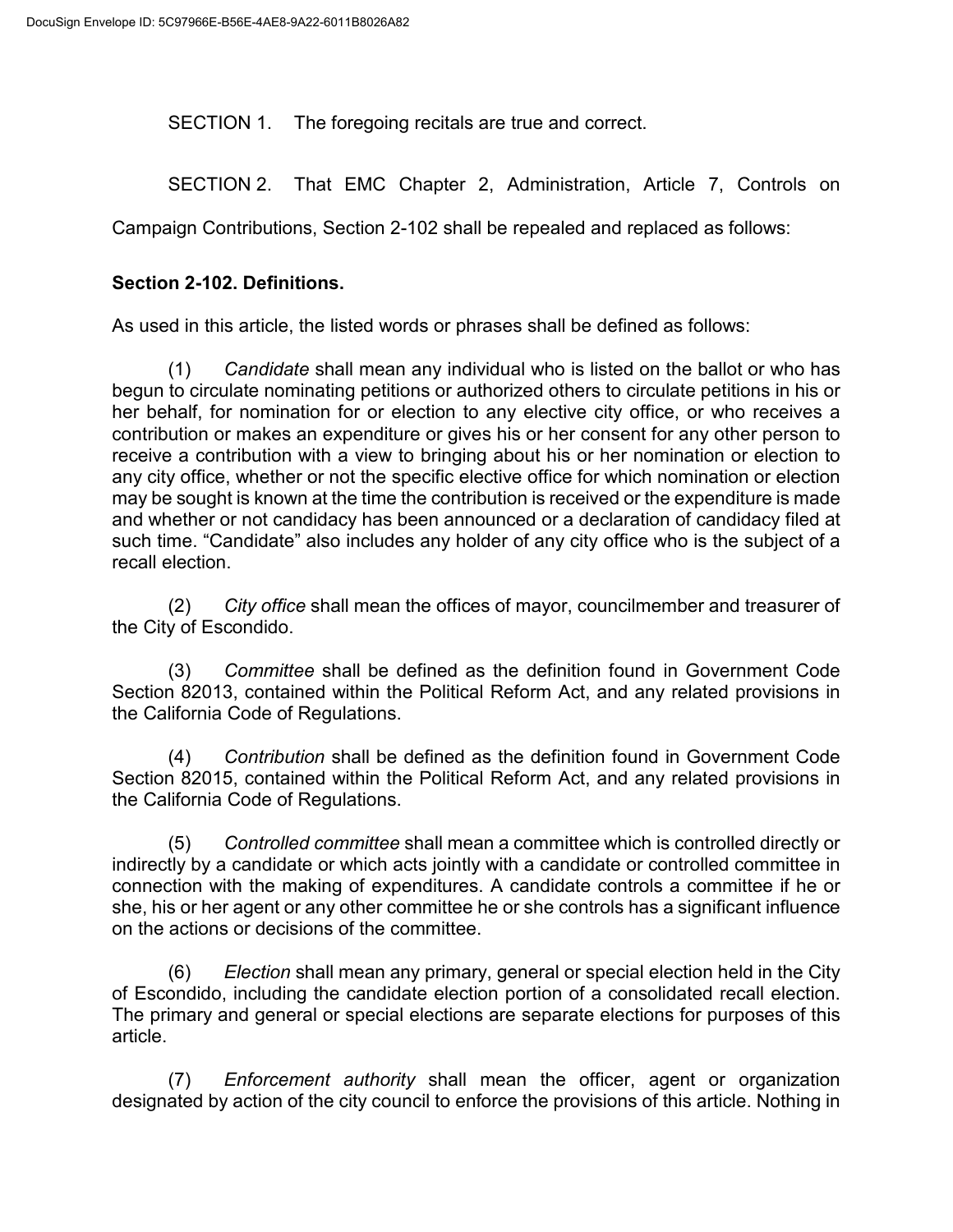this article shall be construed as limiting the authority of any law enforcement agency or prosecuting attorney to enforce the provisions of this article under any circumstances where such law enforcement agency or prosecuting attorney otherwise has lawful authority to do so.

(8) *Expenditure* shall mean a payment, a forgiveness of a loan, a payment of a loan by a third party, or an enforceable promise to make a payment, unless it is clear from the surrounding circumstances that it is not made for political purposes. An expenditure is made on the date the payment is made or on the date consideration, if any, is received, whichever is earlier.

(9) *Independent Committee* shall mean a committee that receives contributions or makes expenditures for the purpose of influencing or attempting to influence a City election, which is not made with the cooperation, consultation, or in concert with, or at the request or suggestion of, any candidate or his or her committee, or any of their agents.

(10) *Independent expenditure*:

(a) *Independent expenditure* shall mean an expenditure by a person for a communication expressly advocating the support of or opposition to a clearly identified candidate which is not made with the cooperation or prior consent of a candidate, his or her agent, or a controlled committee of a candidate.

(b) For the purpose of this definition:

1. "Expressly advocating" shall mean any communication containing a message advocating support or opposition. Content may include but not be limited to the name of a candidate, the title of a measure or any expression such as "vote for," "elect," "support," "cast your ballot for," "vote against," "defeat," or "reject" and an identifying phrase.

2. "Clearly identified candidate" shall mean that the name of a candidate appears, a photograph or drawing of the candidate appears, or the identity of the candidate is otherwise apparent by unambiguous references.

3. "Made with the cooperation or with the prior consent of, or in consultation with, or at the behest or suggestion of, a candidate or his or her agent or a controlled committee of a candidate" shall mean any arrangement, coordination, or direction by a candidate, agent or committee prior to the publication, display or broadcast of the communication.

4. "Agent" shall mean any person who has actual oral or written authority, either express or implied, to make or to authorize the making of expenditures on behalf of a candidate, or any person who has been placed in a position within the campaign organization where it would reasonably appear that in the ordinary course of campaign-related activities, he or she may authorize expenditures.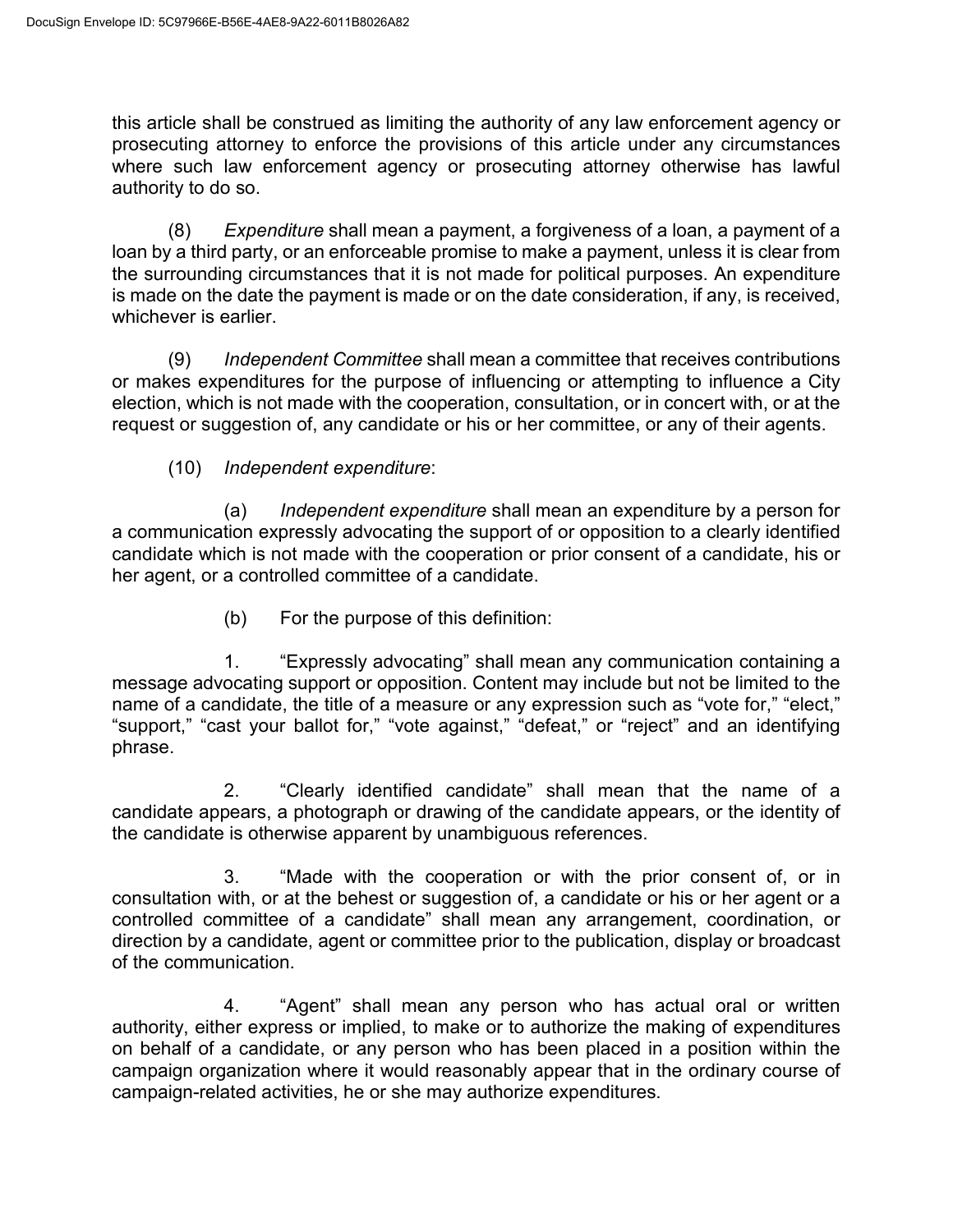(c) An expenditure not qualifying under this section as an independent expenditure shall be considered a contribution to the candidate.

(11) *Measure* shall mean any proposition which is submitted to a popular vote at an election by action of the city council or which is submitted or is intended to be submitted to a popular vote at a city election by initiative or referendum procedure whether or not it qualifies for the ballot.

(12) *Payment* shall mean payment, distribution, transfer, loan, advance, deposit, gift or other rendering of money, property, services or anything else of value, whether tangible or intangible.

(13) *Person* shall mean an individual, proprietorship, firm, partnership, joint venture, syndicate, business trust, company, corporation, association, committee, labor union, Political Action Committee, Independent Committee and any other organization or group of persons acting in concert. "Person" does not include a Political Party Committee.

(14) *Political Action Committee* shall mean an organization that generates, receives and/or pools campaign contributions from members or others and either makes direct expenditures on behalf of, or donates those contributions to campaigns for or against, candidates or ballot measures. As used herein, a labor union or employee bargaining group shall constitute a political action committee.

(15) *Political Party Committee* shall mean the state central or county central committee of an organization that meets the requirements for recognition as a political party pursuant to California Elections Code sections 5100 or 5151.

SECTION 3. That EMC Chapter 2, Administration, Article 7, Controls on Campaign Contributions, Section 2-103 shall be repealed and replaced as follows:

## **Section 2-103. Campaign Contributions; limitations.**

(a) No person other than a candidate shall make, and no campaign treasurer shall solicit or accept, any contribution which will cause the total amount contributed by such person with respect to a single election in support of or opposition to such candidate, including contributions to all controlled committees supporting such candidate, to exceed one thousand dollars (\$1,000.00) for any single election for a City Council district office, or to exceed one thousand seven hundred and fifty dollars (\$1,750.00) for any single election for the office of mayor or city treasurer.

(b) A candidate shall not lend his or her own campaign more than one hundred thousand dollars (\$100,000.00) per election. A candidate may not charge interest on any loan he or she made to his or her campaign.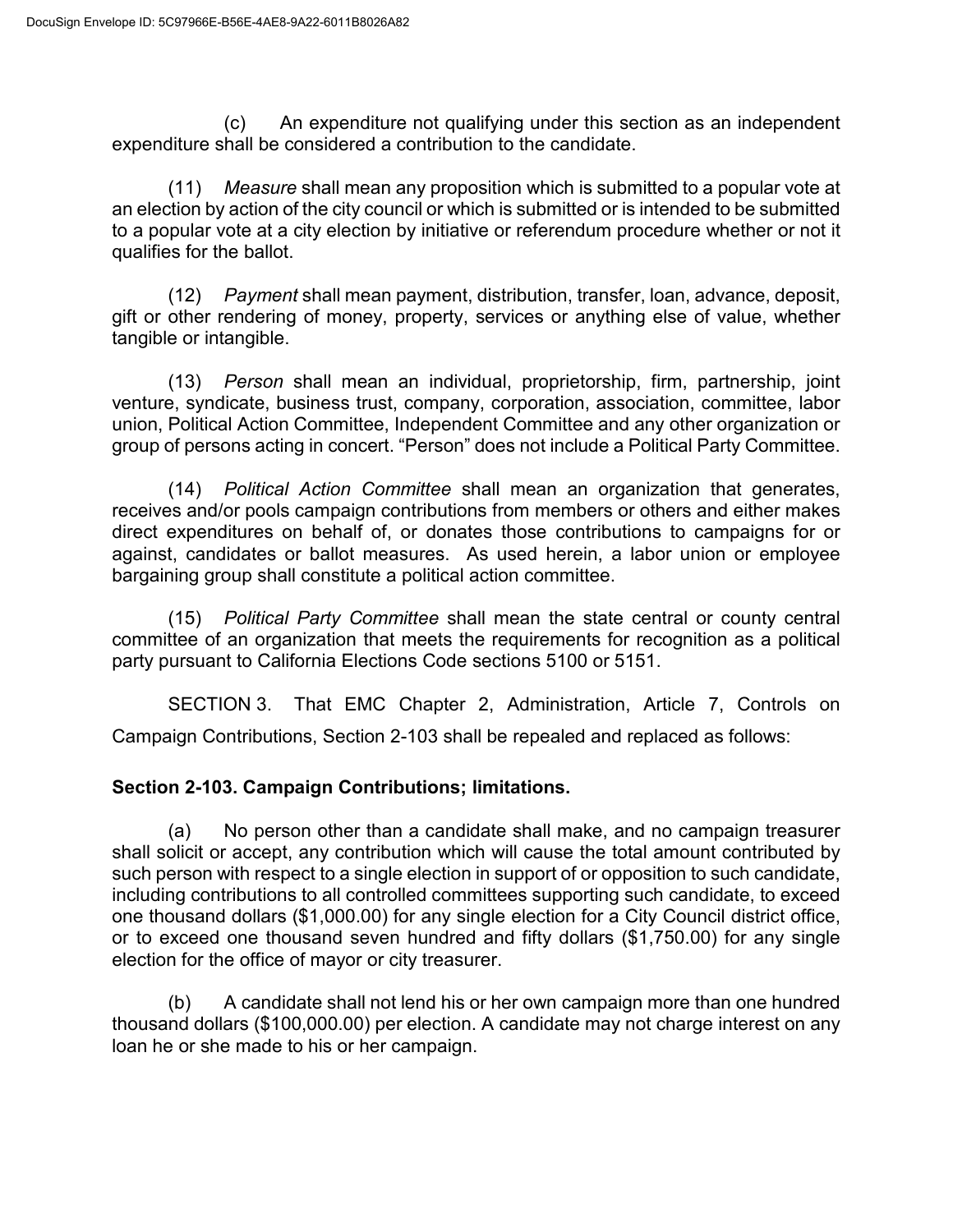(c) The terms of this section are applicable to any contributions made to a candidate or committee, whether used by such candidate or committee to finance a current campaign, to pay deficits incurred in prior campaigns, or otherwise.

(d) Contribution Amount Adjustment. The dollar amounts set forth in this section shall be adjusted and increased on a biennial basis by fifty dollars (\$50.00) commencing on January 1, 2023.

(e) City Clerk Notice. The city clerk shall publish a public notice of the adjustment by March 1, or as soon as practicable thereafter.

(f) If any person is found guilty of violating the terms of this section, the amount of funds received constituting such violation shall be paid by the candidate or committee treasurer who received such funds to the city treasurer for deposit in the general fund of the city.

SECTION 4. That EMC Chapter 2, Administration, Article 7, Controls on

Campaign Contributions, Section 2-107 shall be repealed and amended as follows:

## **Section 2-107. Disbursement of surplus campaign funds.**

(a) If the final campaign statement for a candidate or any committee discloses an unexpended surplus, the candidate or committee shall comply with Government Code Section 89519, as amended, in the closure of the account and disbursement of any such funds.

(b) No candidate for any city elected office, or his or her treasurer or committee, shall make a payment or contribution from an existing campaign account into a new campaign account for that candidate, except as allowed by state law.

SECTION 5. SEPARABILITY. If any section, subsection sentence, clause,

phrase or portion of this ordinance is held invalid or unconstitutional for any reason by

any court of competent jurisdiction, such portion shall be deemed a separate, distinct and

independent provision and such holding shall not affect the validity of the remaining

portions.

SECTION 6. That as of the effective date of this ordinance, all ordinances or parts of ordinances in conflict herewith are hereby repealed.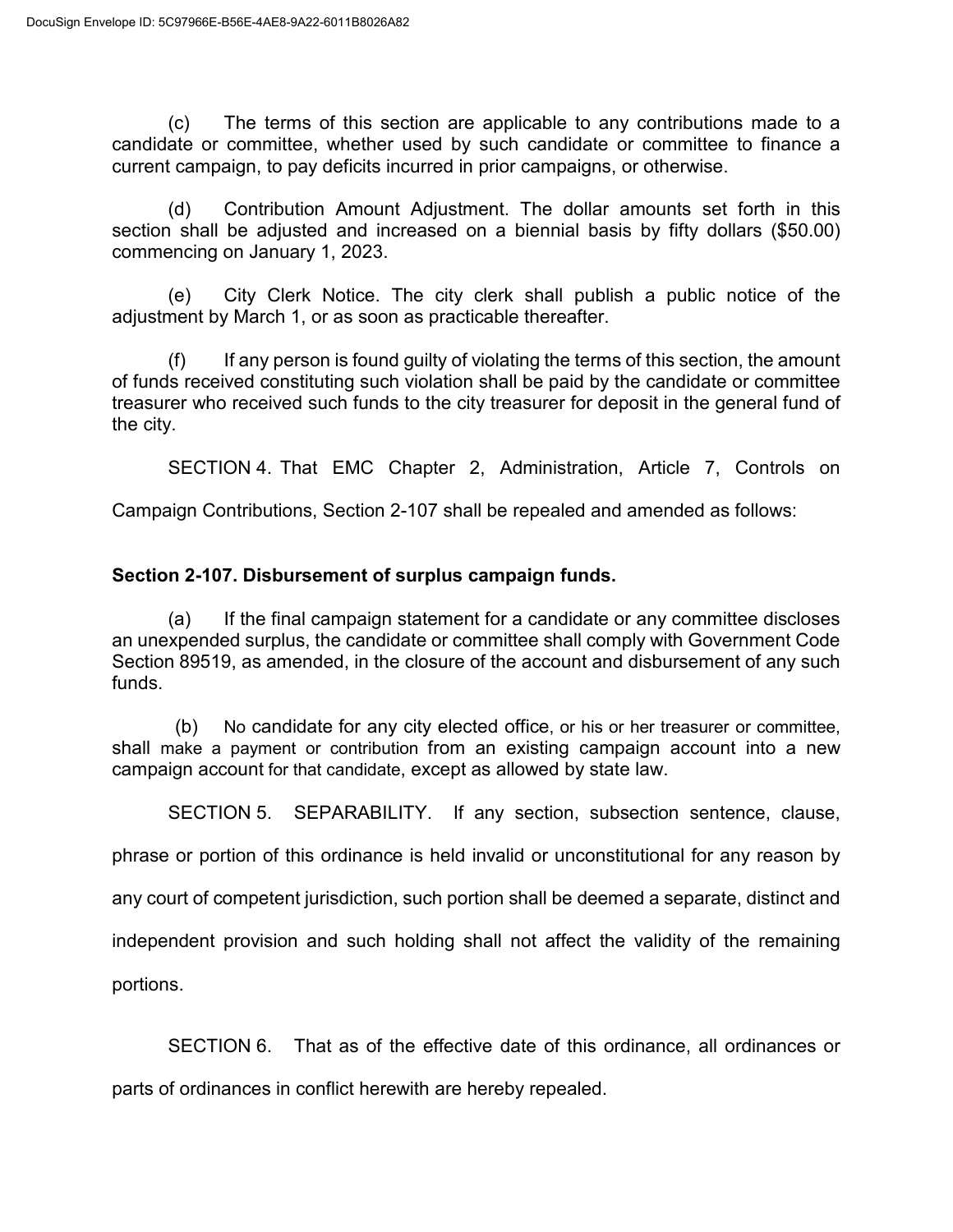SECTION 7. That the City Clerk is hereby directed to certify to the passage of this ordinance and to cause the same or a summary to be published one time within 15 days of its passage in a newspaper of general circulation, printed and published in the County and circulated in the City of Escondido.